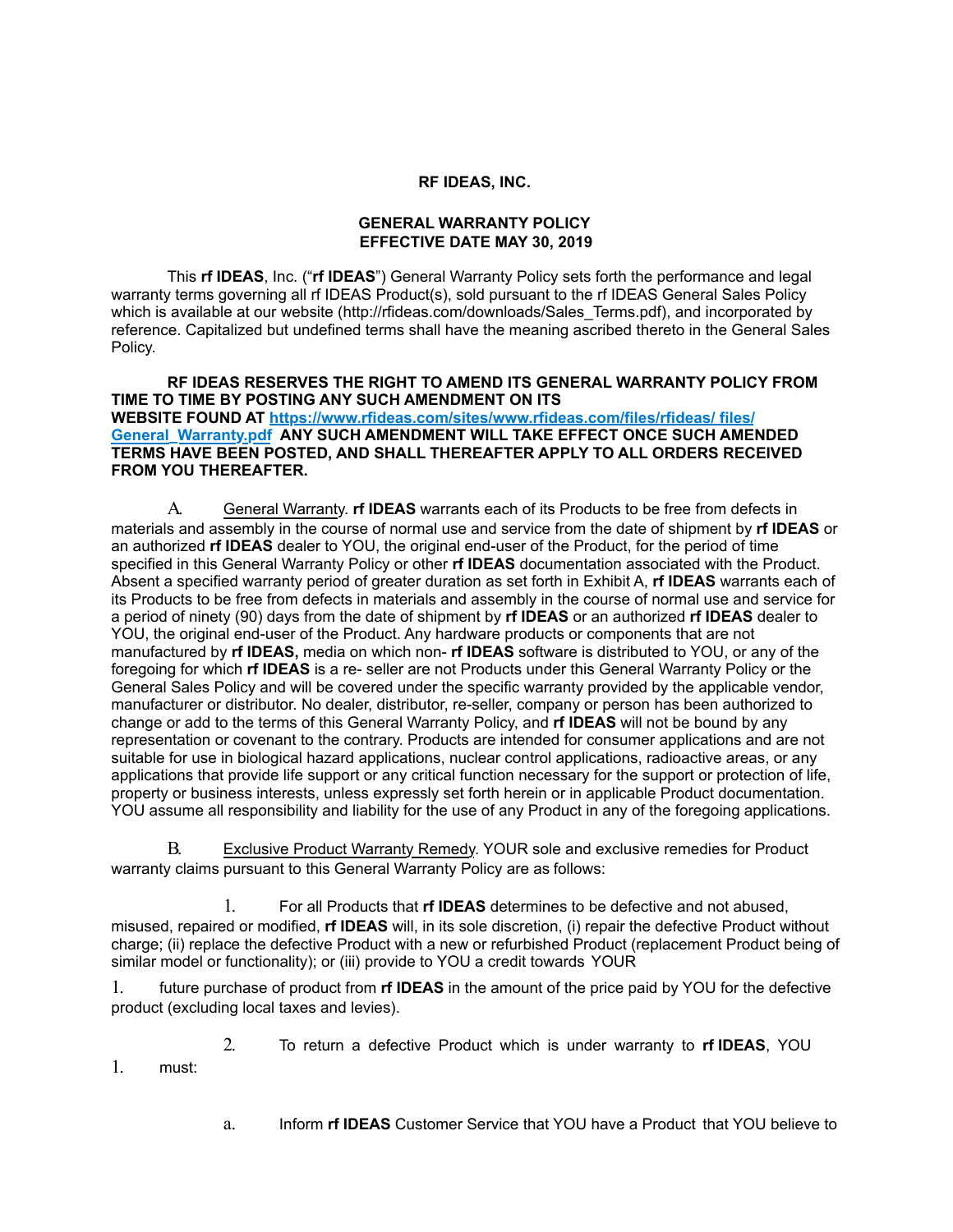be defective.

b. Provide **rf IDEAS** Customer Service or Technical Support, as specified in the associated Product documentation, with the following:

(i) The model number and serial number of the Product claimed to be defective.

(ii) A description of the Product defect.

c. **rf IDEAS** will issue an RMA number to YOU. No RMA number will be issued to YOU if the applicable warranty period for the defective Product has expired.

d. YOU must return the defective Product to **rf IDEAS** with the RMA number clearly marked on the package. Shipment of the defective Product must be made within the timeframe specified<br>on **rf IDEAS'** RMA notice or within thirty (30) calendar days from **rf IDEAS'** issuance of the on **rf IDEAS'** RMA notice or within thirty (30) calendar days from applicable RMA number, whichever period is longer. Any package returned to **rf IDEAS** without an RMA number or shipped outside of the applicable RMA timeframe will be refused and shipped back to YOU. A new RMA number must be obtained for any defective Product returned to YOU due to failure to adhere to this process. The defective Product must be returned to **rf IDEAS** in a testable condition (e.g., wiring cable must be left attached, credentials cannot be cut in half, etc.) otherwise the warranty is invalidated.

e. Upon **rf IDEAS'** receipt of the defective Product from YOU, **rf IDEAS** will evaluate the defective Product to determine whether it is covered under **rf IDEAS'** warranty. If **rf IDEAS** determines the Product is covered under its warranty, **rf IDEAS** will take the corrective warranty action described in this Section B, depending on the type of Product. YOU agree to pay **rf IDEAS** a minimum per unit charge of U.S.\$50.00 for each Product evaluated by **rf IDEAS** and determined not to be defective. All defective Products which are returned to **rf IDEAS** and not returned to YOU will become the property and possession of **rf IDEAS**.

f. Evaluation of Out of Warranty Products. Upon YOUR request, **rf IDEAS** may evaluate Product(s) which are not under warranty. If **rf IDEAS** agrees to perform an evaluation, a minimum per unit charge of U.S. \$50.00 will be applied to each Product evaluated for the labor required in the evaluation.

g. Non-Warranty Repair Charges. **rf IDEAS** may agree to repair certain Products which are out of warranty. Please contact your local **rf IDEAS** representative or Customer Service for applicable rates and charges.

a. C. Warranty Exclusions. Any implied warranty, including any implied warranty of merchantability, or warranty of fitness for a particular purpose, is limited in duration to the applicable warranty period as provided herein. Some states do not allow limitations on how long an implied warranty lasts, so this limitation may not apply to you.

Solely for purposes of clarity, **rf IDEAS** provides the below non-exhaustive listing of items excluded from warranty coverage:

- Ancillary equipment not furnished by **rf IDEAS** which is attached to or used in conjunction with a Product.
- Product which is used with any ancillary equipment that is not furnished by **rf IDEAS**.
- Reader Modules embedded into other products.
- Tags/Inserts embedded into other products.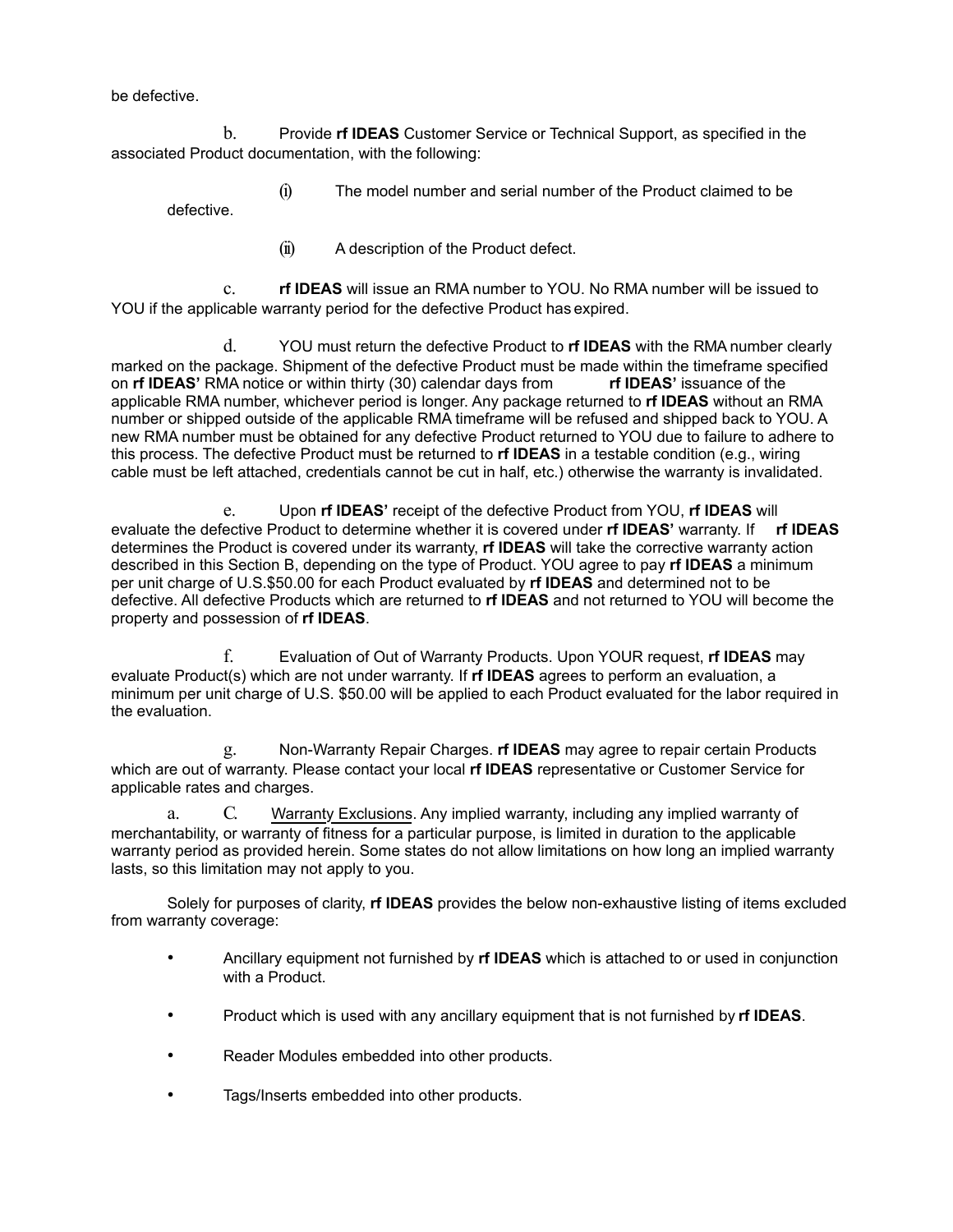- Damage to the Product caused by neglect, improper handling, preparation, or installation of the Product.
- Misused Product.
- Product which is used other than for consumer applications.
- Product which is used in biological hazard applications, nuclear control applications, radioactive areas or any applications that provide life-support or any critical function necessary for the support or protection of life, property or business interests.

THIS WARRANTY DOES NOT COVER ANY INCIDENTAL, SPECIAL, OR CONSEQUENTIAL DAMAGE, INCLUDING BUT NOT LIMITED TO ECONOMIC LOSS, LOST PROFITS, OR LOST EARNINGS. SOME STATES DO NOT ALLOW THE EXCLUSION OR LIMITATION OF INCIDENTAL OR CONSEQUENTIAL DAMAGE, SO THIS LIMITATION OR EXCLUSION MAY NOT APPLY TO YOU. THIS WARRANTY GIVES YOU SPECIFIC LEGAL RIGHTS, AND YOU MAY ALSO HAVE OTHER RIGHTS, WHICH VARY FROM STATE-TO-STATE.

D. Warranty Disclaimer. THIS GENERAL WARRANTY POLICY SETS FORTH THE FULL EXTENT OF RF IDEAS' WARRANTY RESPONSIBILITY. REPAIR, REPLACEMENT, OR CREDIT IN THE AMOUNT OF THE PURCHASE PRICE PAID FOR THE APPLICABLE DEFECTIVE PRODUCT, AT RF IDEAS' SOLE DISCRETION AS INDICATED ABOVE, IS THE EXCLUSIVE REMEDY. THIS WARRANTY IS PROVIDED IN LIEU OF ALL OTHER EXPRESS, IMPLIED AND STATUTORY WARRANTIES. ALL OTHER WARRANTIES, EXPRESS, IMPLIED OR STATUTORY, INCLUDING WITHOUT LIMITATION IMPLIED WARRANTIES OF MERCHANTABILITY, FITNESS FOR A PARTICULAR PURPOSE AND NON-INFRINGEMENT OF THIRD-PARTY RIGHTS, ARE SPECIFICALLY EXCLUDED.

# A.

# **Exhibit A**

# **Select Product Warranty Periods**

The following **rf IDeas** products offer a One Year Warranty Period, unless otherwise noted:

WAVE ID® Readers (formerly pcProx® Readers)

WAVE ID® SDK Readers (formerly pcProx® 82 Series Readers

WAVE ID® Readers (formerly pcProx® 83 Series Readers)

WAVE ID® Plus Readers (formerly pcProx® Plus Enroll Readers)

WAVE ID® Plus SDK Readers (formerly pcProx® Plus 82 series Readers)

WAVE ID® Readers (formerly pcProx® Plus 83 Series Readers)

WAVE ID® SP Plus (formerly pcProx® Plus SP Readers)

WAVE ID® SP (formerly pcProx® SP Readers)

WAVE ID® Mobile (formerly pcProx® Plus BLE Readers)

WAVE ID® Playback (formerly pcProx® Playback Readers)

WAVE ID® Writer (formerly pcProx® Writer)

pcSwipe<sup>TM</sup> Magnetic Stripe Reader (formerly pcSwipe Enroll Readers/pcSwipe 82 Series Readers)